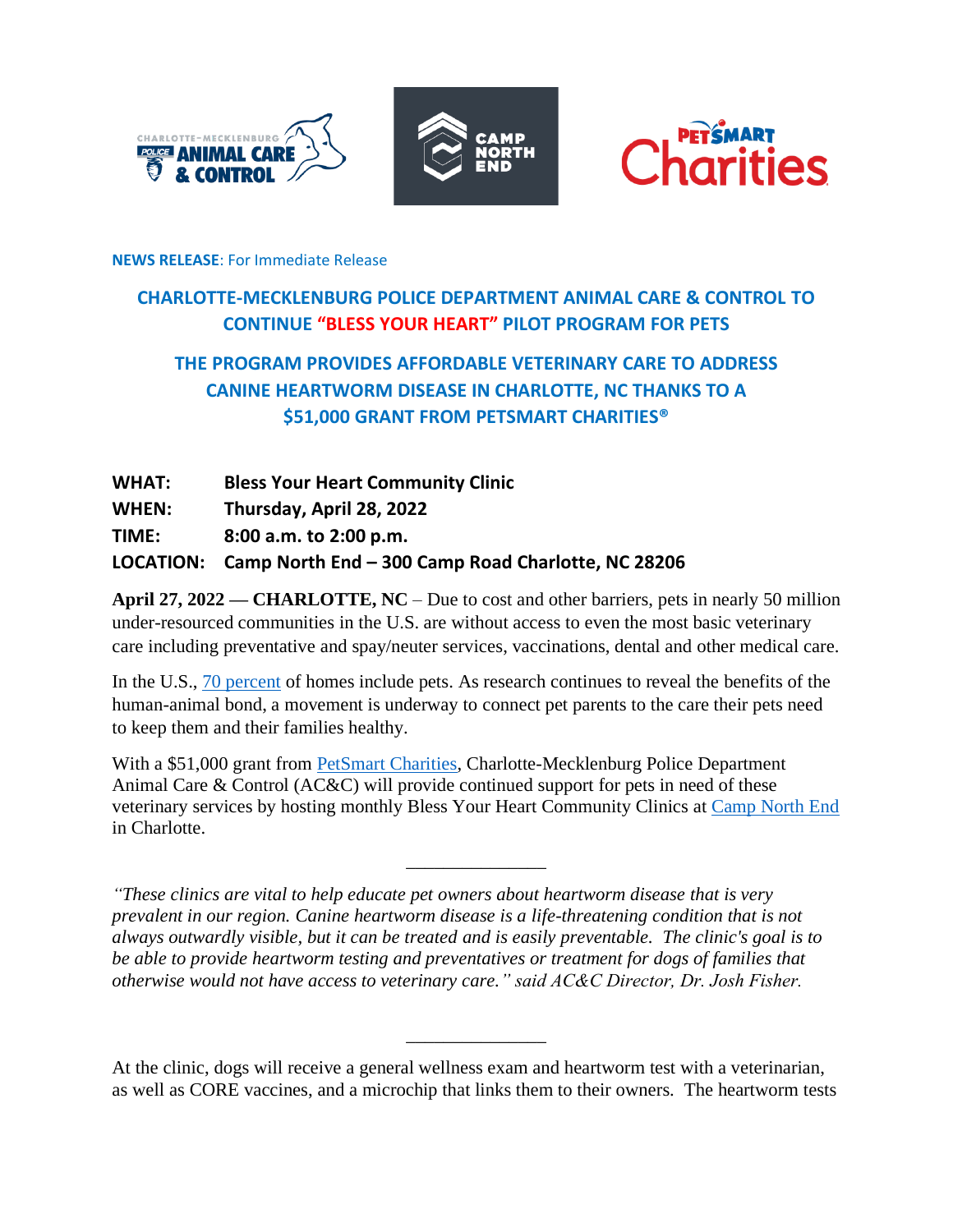will provide results in just a few minutes and then the clinic can provide six months of heartworm and flea prevention medication or assist with a treatment plan.

*"Building on Camp North End's holistic approach to health and wellness, we are happy to host Bless Your Heart Clinics, which provide wraparound support for pet owners. Dogs are such a special part of their families and this programming is vital in keeping them healthy," said Varian Shrum, Community Manager at Camp North End.*

\_\_\_\_\_\_\_\_\_\_\_\_\_\_\_

\_\_\_\_\_\_\_\_\_\_\_\_\_\_\_

This is a need-based clinic and there are limited spaces available. Appointments are required and can be reserved online here: [online form.](https://charlottenc.seamlessdocs.com/f/osd7drzmr5x9)

### **About Charlotte-Mecklenburg Animal Care & Control**

Animal Care & Control (AC&C) is part of the Administrative Services Bureau of the Charlotte-Mecklenburg Police Department and currently consists of five units including Field Operations, Animal Sheltering & Medical Services, Customer Service & Community Outreach, Communications, and Administrative Services. In addition to providing regulatory services that contribute to community public health and safety, AC&C has many programs that focus on education, intake mitigation, pet management, adoption, and animal health concerns.

AC&C is dedicated to helping the people and pets of Charlotte & Mecklenburg County by providing a variety of medical and support services. AC&C is also here to help educate the public about how to best care for animals and work to keep pets and people safe and together.

### **About Camp North End**

Developed by ATCO Properties & Management, Camp North End is a state-of-the-art creative development that is being designed and curated to cater to today's most innovative and cutting-edge companies in Charlotte. Select Camp North End buildings are being jointly developed by ATCO and Shorenstein Properties, LLC.

As one of the largest adaptive reuse projects currently underway in the U.S., the project is transforming a historic 76-acre site where people once manufactured Model T cars and assembled US Army missiles into a catalytic hub of creativity and ideas.

With over 300,000 square feet of space already redeveloped for work, artistic expression, dining and hospitality, entertainment, recreation, and community building, and another 1.5 million square feet on the way, Camp North End's curated development will drive growth for the businesses that join its community.